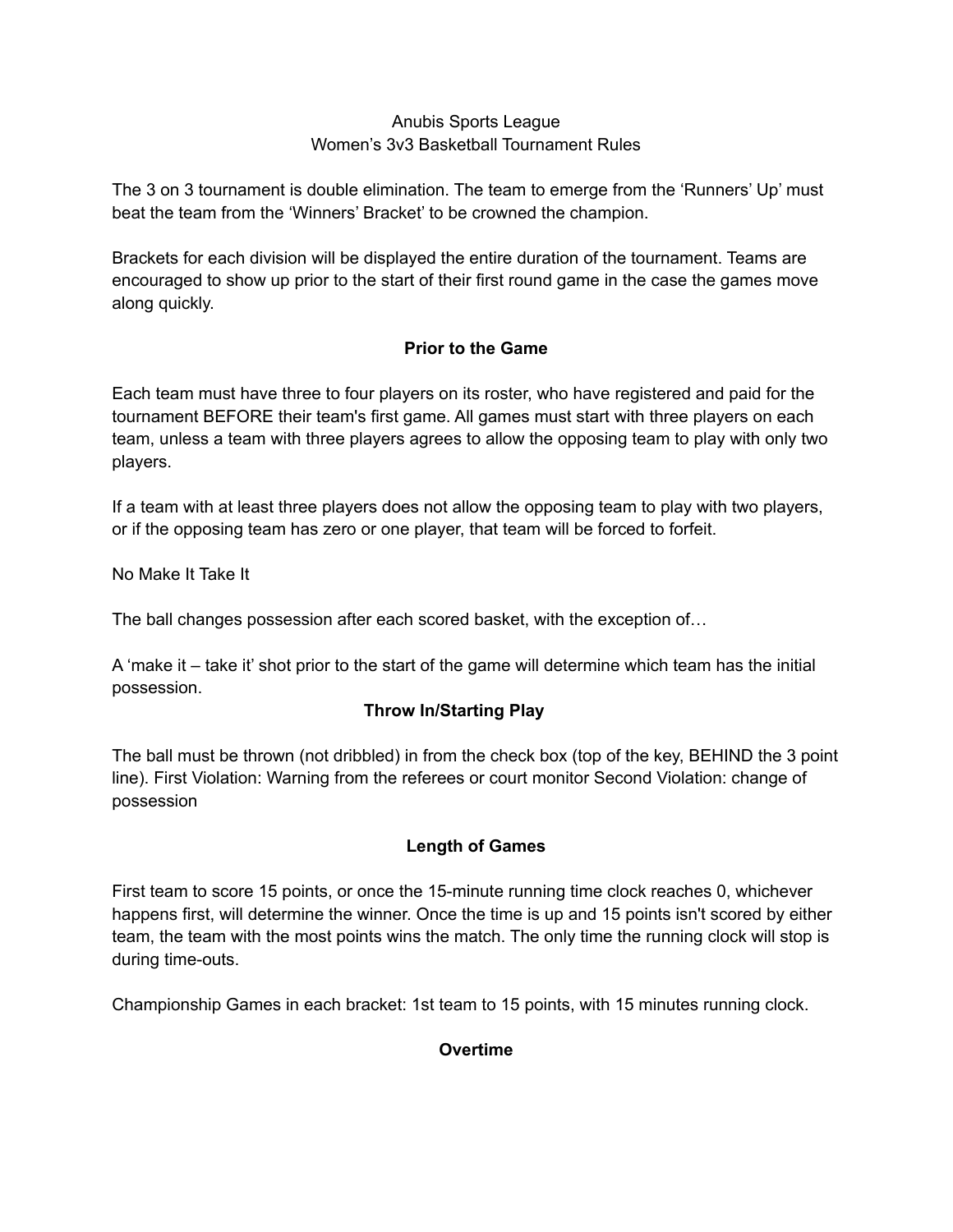If the score is tied at the end of the 15 minutes, the game goes into overtime. A "make it – take it' shot determines which team has the initial possession. The game winner is the first to score 3 points in the overtime period.

## **No Ball Stalling**

No ball stalling is allowed. The referee or scorekeeper may institute a 20 second shot clock at any time. After a team has been warned about ball stalling, and failure to attempt a shot within 20 seconds will result in the loss of possession.

## **Jump Balls**

All jump balls become the possession of the opposing team that won the initial possession, and then alternates.

### **Time Outs**

Each team is allowed two 45-second time-outs per game. The running clock will only stop during time-outs.

### **Taking the ball Back**

When in play, the ball must be "taken back" on each change of possession, including airballs. "Taking it back" means BOTH feet must be behind the two-point arc. Failure to "take it back" is a violation.

First Violation: Warning from the referee or scorekeeper Any additional Violations: Change of Possession

3 Seconds violations are in effect. First Violation: Warning from referee or court monitor Any Additional Violations: Change of possession

## **Scoring**

Baskets made from inside the arc count as one point. Baskets made when the shooter has BOTH FEET behind the arc, count as two points. Scorekeepers or referees will call "two points". If there is any doubt by the referees as to whether the made basket is worth one or two points, the basket will count as one point.

## **Free Throws**

Free throws count as one point. When fouled in the act of shooting, (only 1 free throw) is awarded to the fouled shooter whether or not the basket was made. All free throws are dead balls. Regardless of whether the free throw(s) are made, the opposing team checks the ball